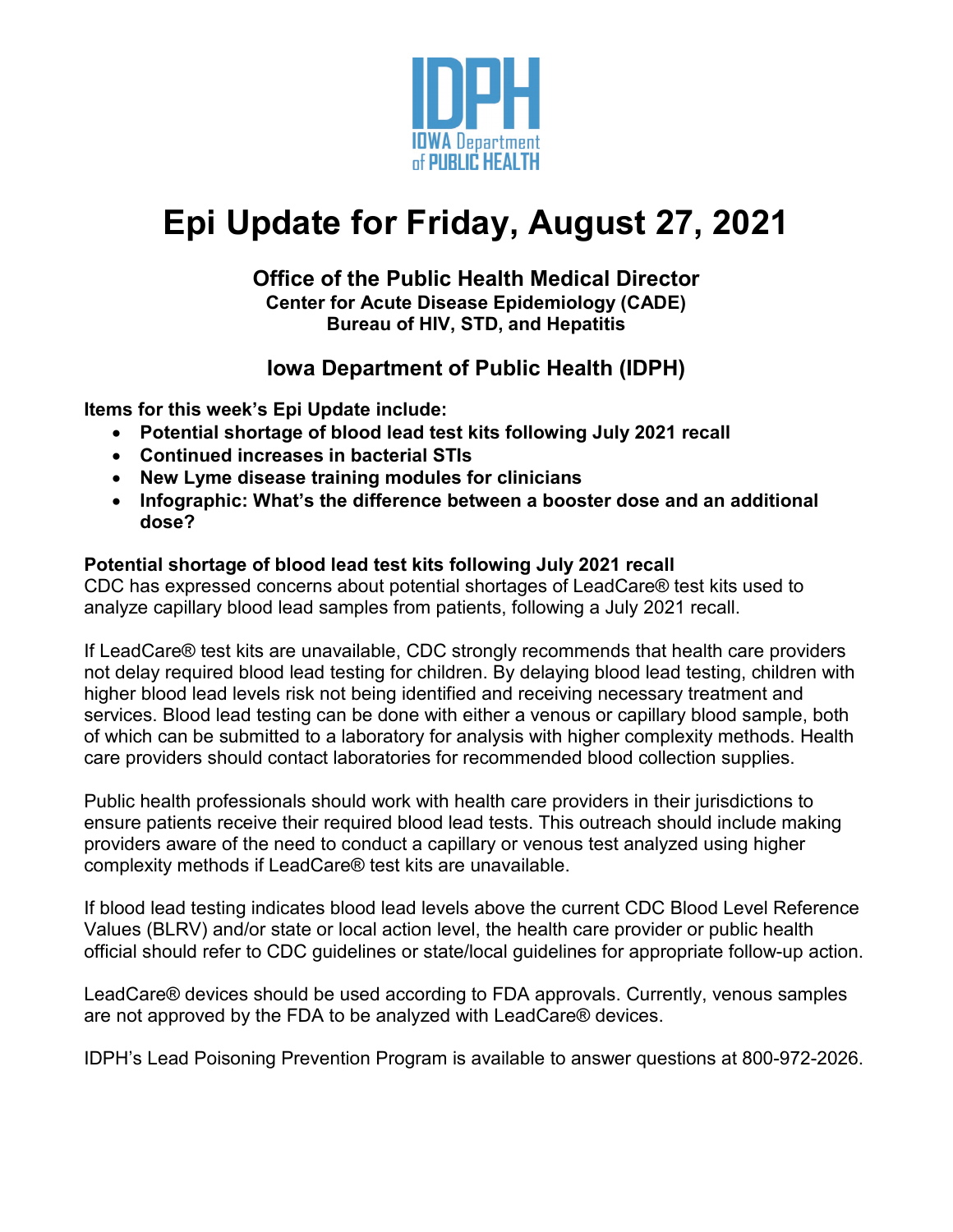#### **Continued increases in bacterial STIs**

Increases in reported cases of syphilis in Iowa are accelerating further. There were 202 reported cases of infectious syphilis (primary, secondary, and early latent) in the first half of 2021, an increase of 87% compared to the same time period in 2020. Although men have historically accounted for a majority of the diagnoses, the proportion of cases among women has steadily increased (1 in 5 diagnoses were among women). Furthermore, the number of congenital syphilis cases in the state in 2021 (five cases) has already far surpassed the number in 2020 (one case). Congenital syphilis is a very serious condition that can be fatal.

Syphilis is known as "the great imitator." Its signs can mimic many other conditions. Providers are encouraged to test patients who present with new sores or rashes, as well as sexually active individuals who have not been tested recently. Signs and symptoms may be minimal and go unnoticed in some patients. Early diagnosis and treatment can prevent long-term adverse health outcomes and reduce transmission. Although syphilis is curable, individuals can become reinfected. Presumptive treatment of sex partners is another important strategy. Since most syphilis testing is still based on antibody tests, individuals may test negative early in the infection (for up to 90 days).

In Iowa, Disease Intervention Specialists (DIS) work with individuals who have been diagnosed with infectious syphilis. They ensure linkage to care, conduct risk reduction counseling, and offer partner services so that sex partners may be confidentially notified of their exposure and connected to recommended treatment and testing. DIS routinely assist with interpretation of syphilis laboratory results and provide recommendations for treatment.

Other STIs are increasing, as well. Gonorrhea has increased by 22% in 2021 compared to 2020. Health care providers are encouraged to conduct a brief [sexual history](https://www.cdc.gov/std/treatment/sexualhistory.pdf) and offer testing for multiple STIs to their patients.

For further information on syphilis in Iowa or the state's DIS, please contact George Walton at george.walton@idph.iowa.gov or (515) 240-1143.

Complete STI treatment guidelines can be found at [www.cdc.gov/std/treatment/default.htm.](http://www.cdc.gov/std/treatment/default.htm)

#### **New Lyme disease training modules for clinicians**

CDC has released new clinician training modules for Lyme disease. This four-part series will aid front-line health care providers with recognition, diagnosis, and treatment of Lyme disease.

The free online curriculum serves as a valuable resource for primary care clinicians, public health professionals, pharmacists, and health educators who encounter patients with Lyme disease. Free Continuing Education credits are available.

To register, visit [www.train.org.](http://www.train.org/)